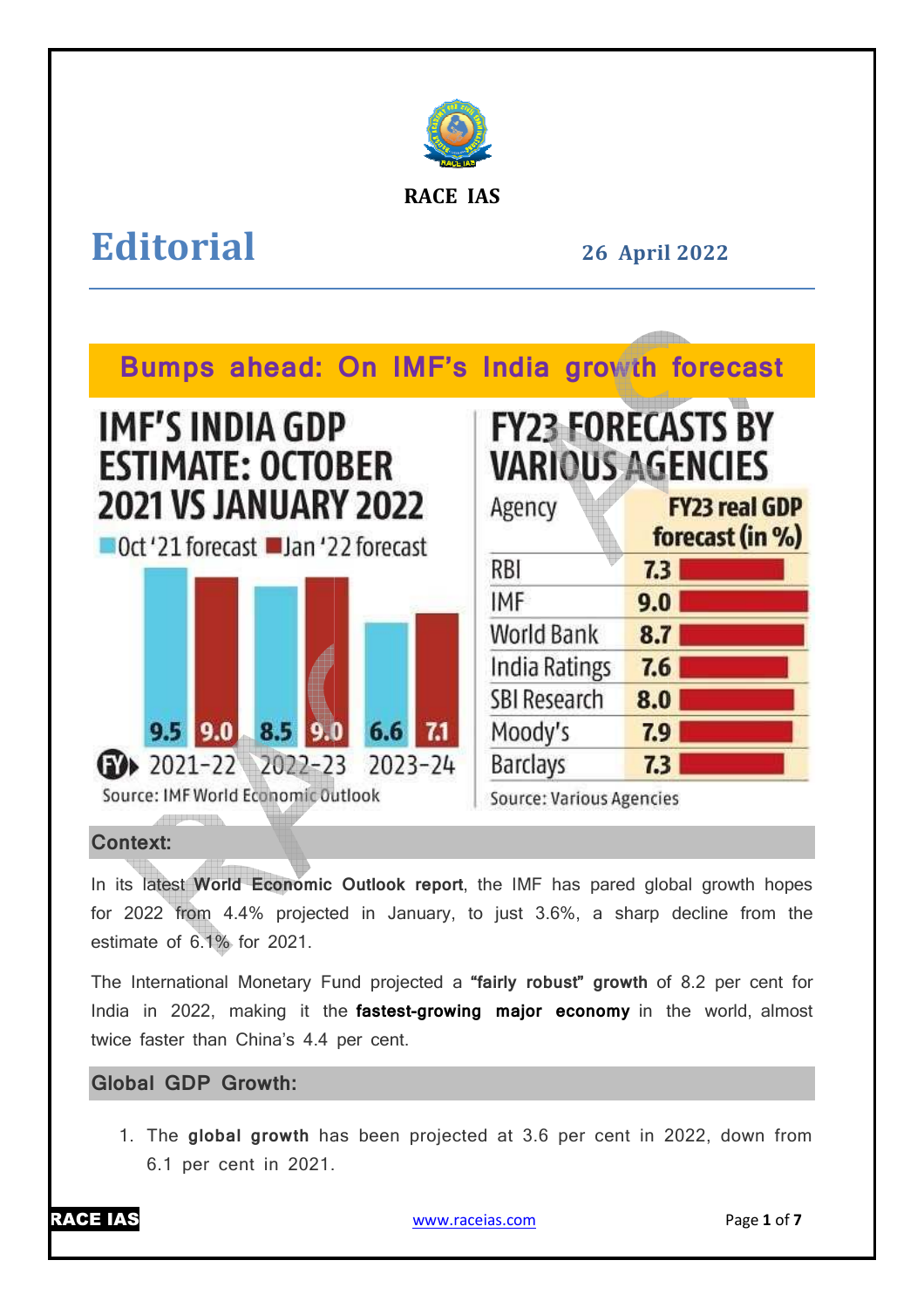- 2. The **IMF's projection of global growth** at 3.6 per cent in 2022 and 2023 is 0.8 and 0.2 per cent lower than in the January forecast, respectively.
- 3. The downgrade largely reflects the war's direct impacts on Russia and Ukraine and global spillovers.
- 4. For other countries, **IMF has projected GDP growth** for Brazil at 0.8 per cent, Mexico at 2 per cent, Germany at 2.1 per cent, Italy at 2.3 per cent, France at 2.9 per cent, Japan at 3.3 per cent, UK at 3.7 per cent, Canada at 3.9 per cent, and Spain at 4.8 per cent.
- 5. Observing that the overall risks to economic prospects have risen sharply and policy trade-offs have become even more challenging.
- 6. This crisis unfolds at a time when the global economy was on a mending path and was recovering from the Covid-19 pandemic.

## **Volatile yet sharp commodity prices and supply chain disruptions:**

- 1. The **invasion of Ukraine** has significantly dampened post-COVID recovery prospects, with the IMF highlighting volatile yet sharp commodity prices and supply chain disruptions.
- 2. Fresh pandemic-driven lockdowns in China's key manufacturing and trade hubs also compound supply worries and could slow its own growth from 4.8% to 4.4% this calendar year.
- 3. India's growth through 2022-23, which the IMF had pegged at 9% in January, has now been projected at 8.2% — lowered by the same extent as overall global growth.
- 4. This headline number is more optimistic than projections from the World Bank (8%), the ADB (7.5%) and the RBI (7.2%).
- 5. In 2023-24, however, the IMF expects growth to slip to 6.9%, while the World Bank expects it to be at 7.1%.
- 6. The IMF has emphasized that these projections are much more uncertain than usual due to the 'unprecedented nature of the shock' to the world economy.
- 7. Growth could slow much more while inflation could turn out higher than expected.
- 8. The multilateral lender expects India's retail inflation to now **average above the RBI's tolerance threshold at 6.1%** and the **current account deficit to touch 3.1% this fiscal year.**

**India's Economy to Rebound as Pandemic Prompts Reforms:**

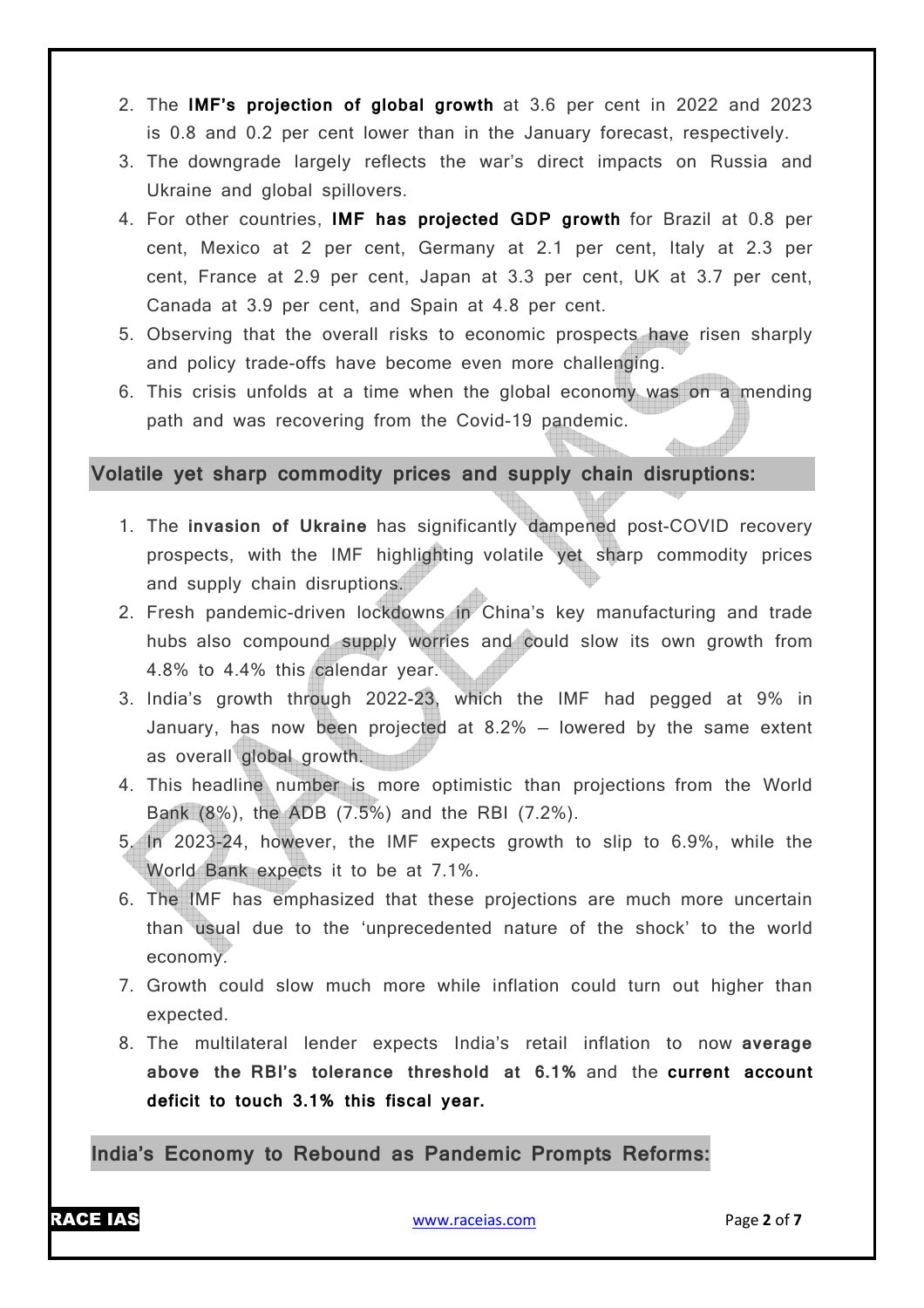India's economy is poised for a rebound after enduring a second wave of COVID-19 infections this year that further constrained activity and took a heavy toll on its people.

**India's broad range of fiscal, monetary and health responses to the crisis supported its recovery** and, along with economic reforms, are helping to mitigate a longer-lasting adverse impact of the crisis, according to the latest annual review.

Though policy steps helped mitigate the pandemic, it's still likely to result in **greater poverty and inequality**. And the path of recovery will follow the path of the virus.

New infections have fallen significantly and vaccination rates have risen to surpass a billion doses, although another resurgence is not impossible even if it seems unlikely today.

There's a lot of uncertainty about COVID. We cannot rule out future waves.

## **Factors for lowering of India's growth trajectory:**

- 1. The chief factors cited by the IMF for lowering India's growth trajectory include higher oil prices, inflation that would exacerbate weak domestic demand, and the likelihood of a drag on net exports.
- 2. The World Trade Organisation has lowered its 2022 global merchandise trade growth forecast to just 3% from 4.7% projected earlier.
- 3. This means a critical operating growth engine, which manifested in the record \$420 billion exports in 2021-22, could sputter.
- 4. A corollary risk from higher food and fuel prices in emerging economies is heightened social unrest, and the IMF has noted that ordinary families' budgets are being strained to the breaking point.
- 5. While IMF has mooted decisive actions from central banks to stem inflation worries, IMF has also warned that **monetary policy tightening** would raise debt servicing costs and put many low-income countries in distress.

## **Way Ahead: Need to focus on supply side reforms:**

Another distinguishing feature of India's economic response has been an emphasis on supply-side reforms rather than a total reliance on demand management.

These **supply-side reforms** include deregulation of numerous sectors, simplification of processes, removal of legacy issues like 'retrospective tax', privatization, productionlinked incentives and so on.

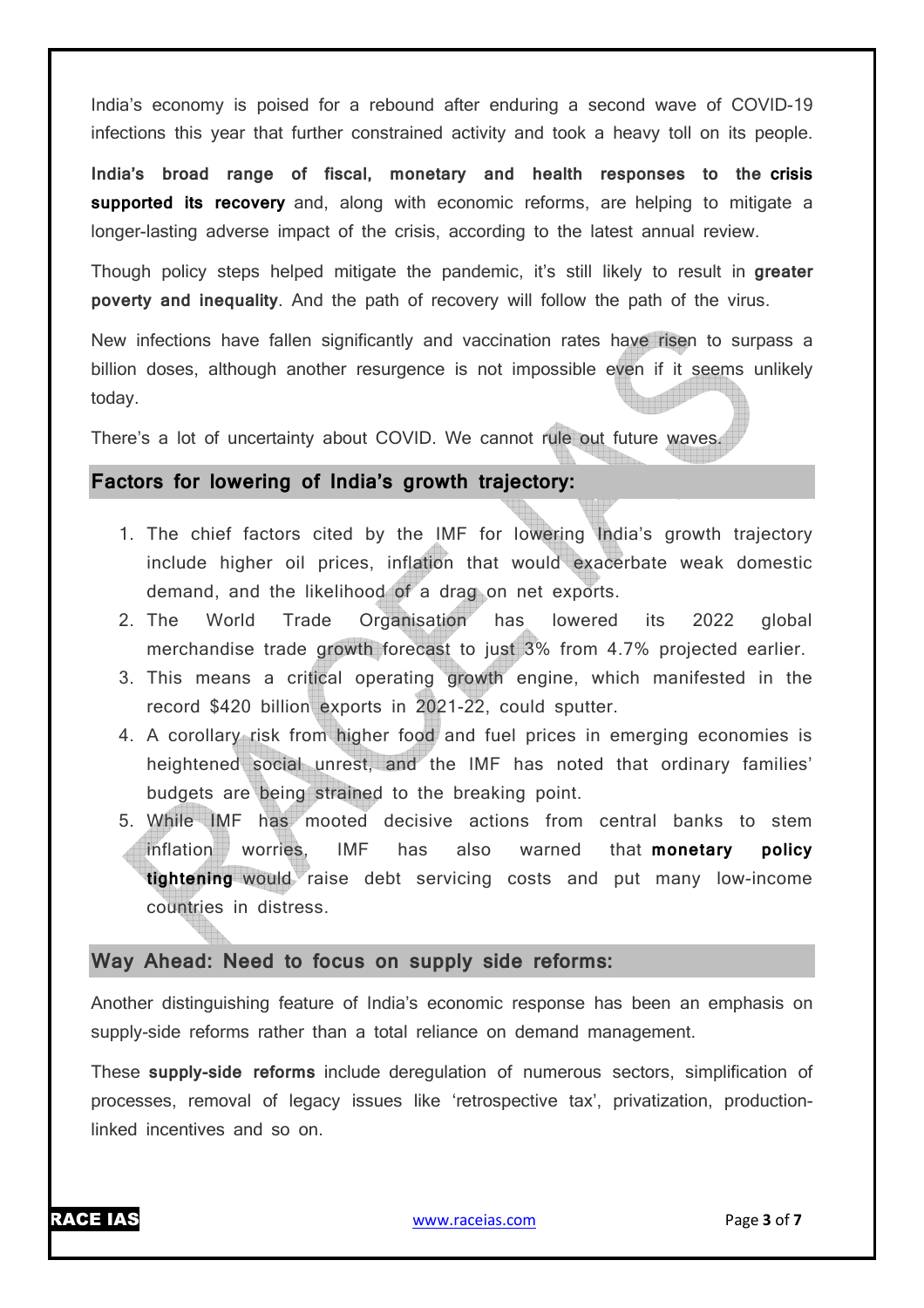Even the sharp increase in capital spending by the Government can be seen as both demand and supply response as it creates infrastructure capacity for future growth.

**Two common themes in India's supply-side strategy:**

Reforms that **improve flexibility and innovation** in order to deal with the long-term unpredictability of the post-Covid world.

- 1. This includes **factor market reforms**; deregulation of sectors like space, drones, geo-spatial mapping, trade finance factoring;
- 2. **Process reforms** like those in government procurement and in telecommunications sector; removal of legacy issues like retrospective tax; privatization and monetization, creation of physical infrastructure, and so on.

**Reforms aimed at improving the resilience of the Indian economy**. These range from climate/environment related policies;

**Social infrastructure** such as public provision of tap water, toilets, basic housing, insurance for the poor, and so on;

- 1. Support for key industries under Atmanirbhar Bharat; a strong emphasis on reciprocity in foreign trade agreements, and so on.
- 2. Some commentators have likened the Atmanirbhar Bharat approach to a return to old school protectionism.
- 3. Far from it, the **focus on economic resilience** is a **pragmatic recognition** of the vagaries of international supply-chains.

#### **Conclusion:**

Indian policy makers **need all hands-on deck and undivided attention** to cope with the **multiple headwinds**, which include the need to smoothen interest rate hikes, spur consumption, manage fragile fiscal math and currency fluctuations amid volatile foreign capital flows.

It would be equally critical to devise a **medium-term action plan** to minimize the scarring effects of this **'crisis upon a crisis'**, as the IMF expects employment and output to persist below pre-COVID trends till as far as 2026, amid a further dip in global growth after 2023.

**A Pros and Cons Analysis of the CBDC** 

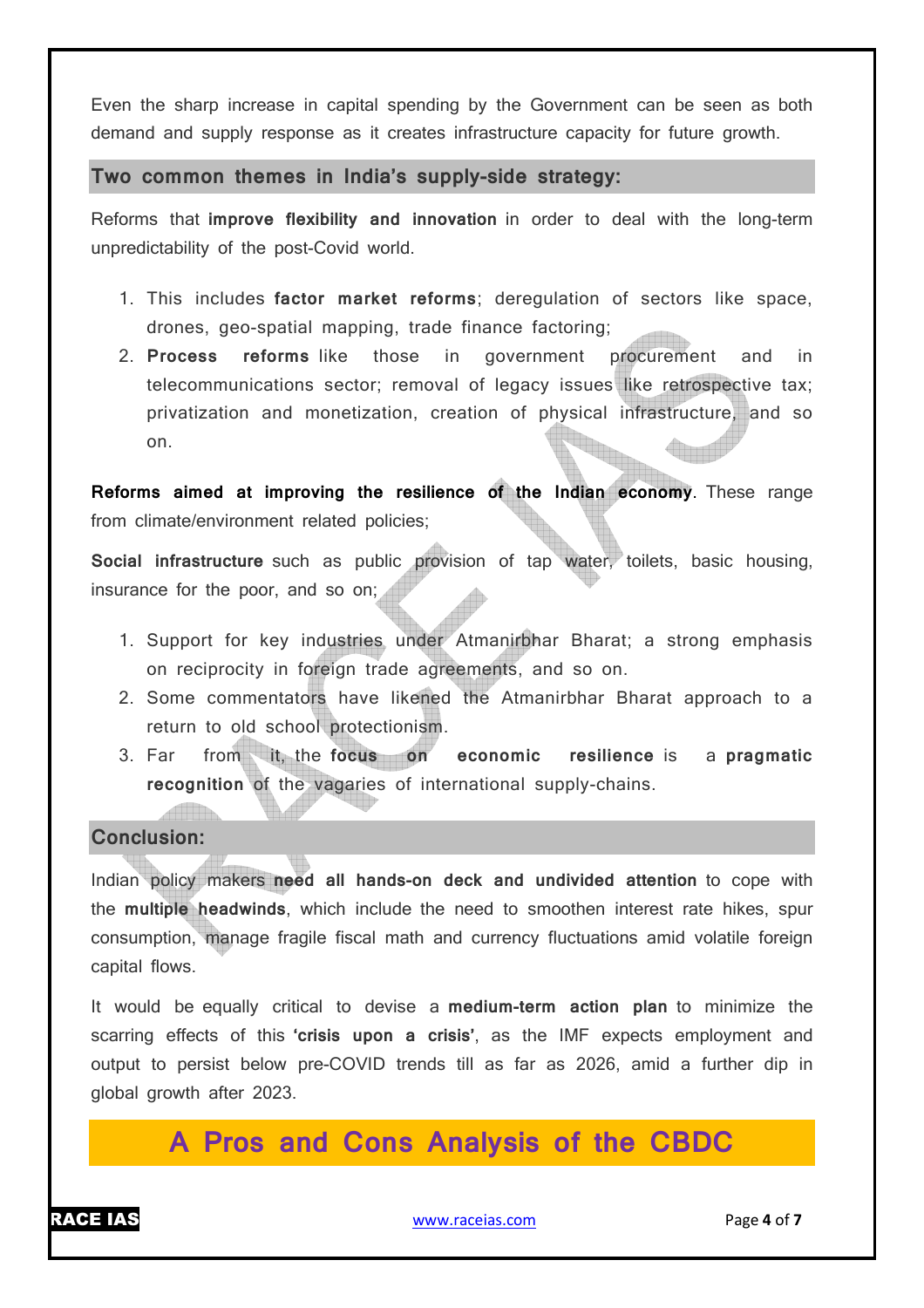Since many of the securities traded in the market have been digitised in the last decade, the next in the pipeline is the **Central Bank Digital Currency (CBDC)**.

There is an increasing appetite for CBDC across the world. With private digital currencies — **cryptocurrencies** — making rapid inroads, threatening the stability of the financial system with possible money laundering and illicit financing, **governments have to act fast to manage their risks.**

## **What is the Scenario of CBDC?**

- CBDCs are a **digital form of a paper currency** and unlike cryptocurrencies that operate in a regulatory vacuum, these are **legal tender issued and backed by a central bank**.
- Many countries have decided to have their own CBDC to provide more reliable digital currencies to work as legal tender, prompting displacement of private digital currencies.
	- o **Bahamas** has been the **first economy to launch its nationwide CBDC Sand Dollar.**
	- o **Nigeria** is another country to have rolled out **eNaira** in 2020.
	- o China became the world's first major economy to pilot a digital currency **e-CNY** in April 2020.
		- **Korea, Sweden,** Jamaica, **and Ukraine** are some of the countries to have begun testing its digital currency and many more may soon follow.
- Recently, in its **Budget 2022-23**, the Government of India announced that its **central bank will issue a digital currency** as early as 2022-23.
- The main objective is to **mitigate the risks and trim costs in handling physical currency**, costs of **phasing out soiled notes**, transportation, insurance and logistics.
- It will also **wean people away from cryptocurrencies** as a means for money transfer.

### **What are the Merits of CBDC?**

 **A Combination of Traditional and Innovative:** CBDC can gradually bring a **cultural shift towards virtual currency** by reducing currency handling costs.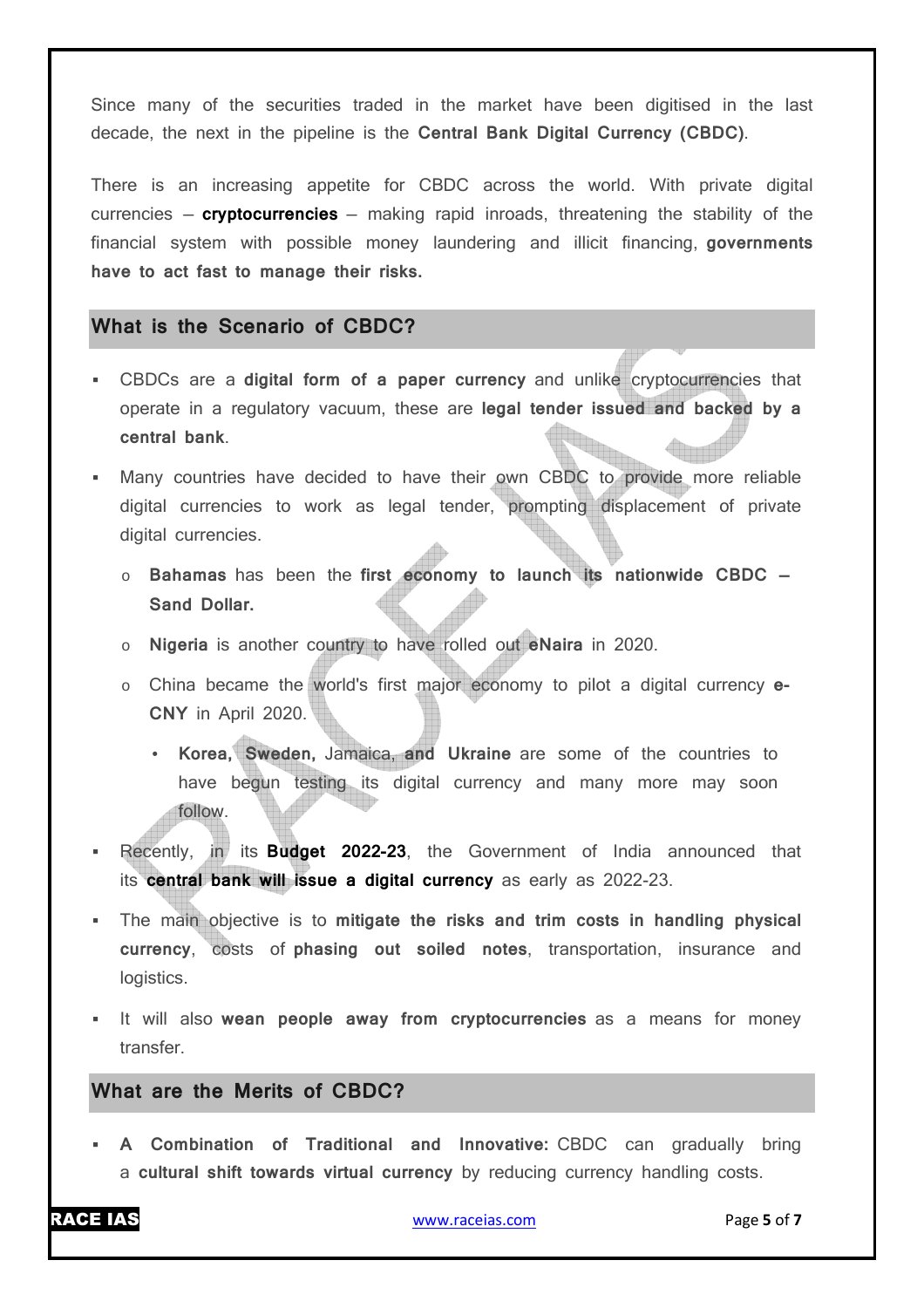- o CBDC is envisaged to **bring in the best of both worlds** the **convenience and security of digital forms** like cryptocurrencies, and the regulated, **reserved-backed money circulation of the traditional banking system.**
- **Easier Cross-Border Payments:** CBDC can provide an easy means to **speed up a reliable sovereign backed domestic payment** and settlement system partly replacing paper currency.
	- o It could also be **used for cross-border payments**; it could **eliminate the need for an expensive network** of correspondent banks to settle crossborder payments.
- **Financial Inclusion:** The increased use of CBDC could be **explored for many other financial activities** to **push the informal economy into the formal zone to ensure better tax and regulatory compliance** .
	- o It can also pave the way for furthering **financial inclusion**.
- There is a need to **enforce strict compliance of Know Your Customer (KYC) norms** to prevent the currency's use for **terror financing** or **money laundering**.

#### **What are the Risks Associated with CBDC?**

**Privacy Concerns:** The first issue to tackle is the heightened risk to the privacy of users—given that the **central bank could potentially end up handling an enormous amount** of data regarding user transactions. This has serious implications given that **digital currencies will not offer users the level of privacy** and anonymity offered by transacting in cash.

o Compromise of credentials is another major issue.

- **Disintermediation of Banks:** If sufficiently large and broad-based, the shift to CBDC can **impinge upon the bank's ability to plough back** funds into credit intermediation.
	- o If e-cash becomes popular and the **Reserve Bank of India (RBI)** places no limit on the amount that can be stored in mobile wallets, **weaker banks may struggle to retain low-cost deposits**.
- **Other risks are:**
	- o **Faster obsolescence of technology** could pose a threat to the CBDC ecosystem calling for **higher costs of upgradation.**